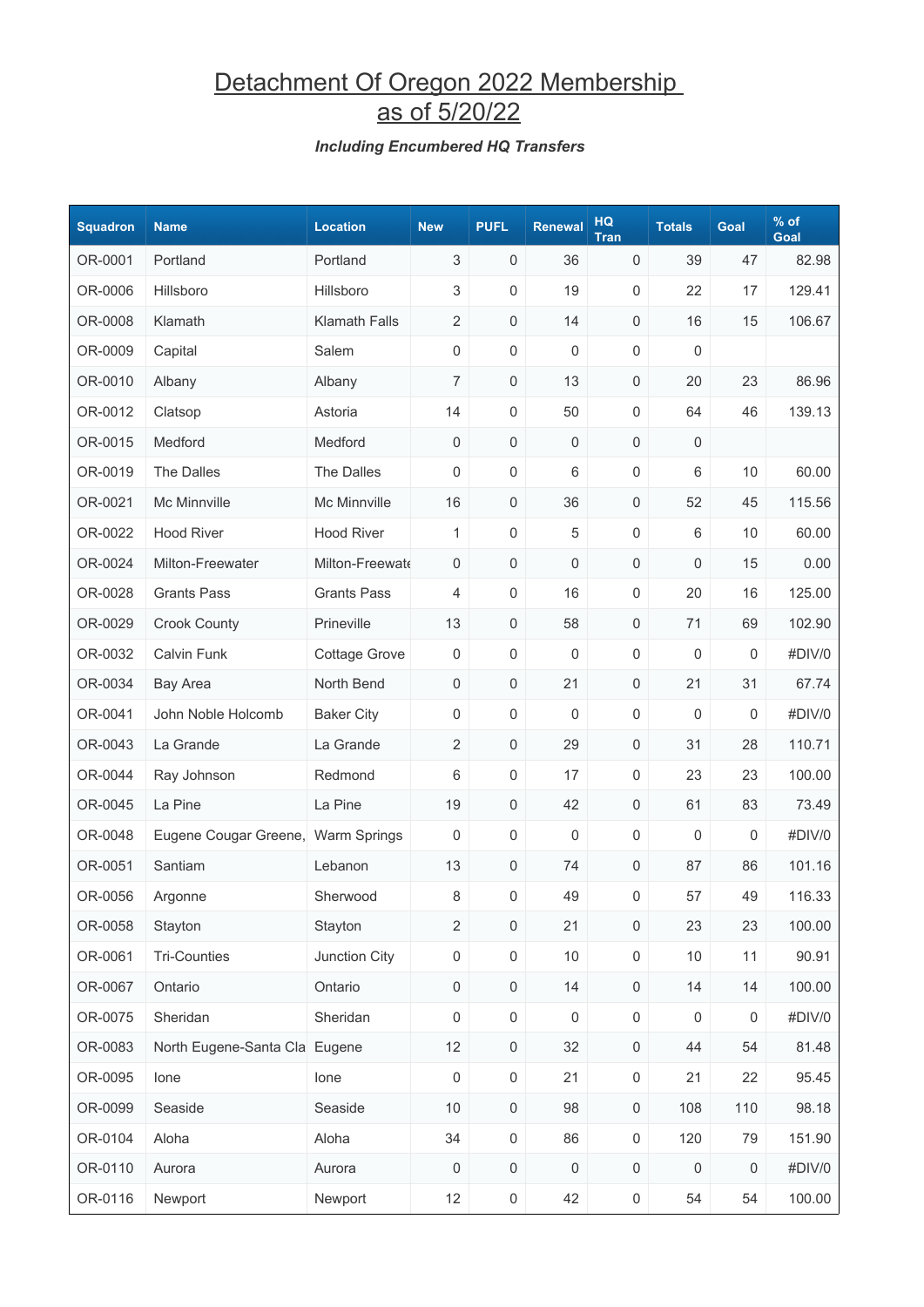| OR-0122 | Canby                            | Canby              | 10  | $\mathbf 0$      | 40    | 0 | 50          | 41    | 121.95 |
|---------|----------------------------------|--------------------|-----|------------------|-------|---|-------------|-------|--------|
| OR-0134 | Frederick And John Ravi Portland |                    | 1   | $\mathbf 0$      | 0     | 0 | 1           | 10    | 10.00  |
| OR-0136 | Salem                            | Salem              | 0   | $\mathbf 0$      | 0     | 0 | 0           | 0     | #DIV/0 |
| OR-0150 | Oregon Trail                     | Portland           | 0   | $\boldsymbol{0}$ | 0     | 0 | $\mathbf 0$ | 0     | #DIV/0 |
| OR-0158 | Tigard                           | Tigard             | 11  | $\mathbf 0$      | 54    | 0 | 65          | 75    | 86.67  |
| OR-0168 | Cannon Beach                     | Cannon Beach       | 8   | $\mathbf 0$      | 88    | 0 | 96          | 105   | 91.43  |
| OR-0173 | <b>Carlton Memorial</b>          | Carlton            | 4   | $\mathbf 0$      | 20    | 0 | 24          | 24    | 100.00 |
| OR-0180 | <b>Milwaukie</b>                 | Milwaukie          | 22  | $\boldsymbol{0}$ | 65    | 0 | 87          | 82    | 106.10 |
| OR-0184 | <b>Travis Moothart</b>           | <b>Brownsville</b> | 0   | $\mathbf 0$      | 0     | 0 | 0           | 0     | #DIV/0 |
| OR-9999 | Sal Holding Sqdn                 | Tigard             | 0   | $\boldsymbol{0}$ | 0     | 0 | $\mathbf 0$ |       |        |
|         |                                  | SUM:               | 237 | 0                | 1,076 | 0 | 1,313       | 1,317 | 99.7   |

### **Detachment of Oregon Totals**

|      | <b>PUFL</b><br><b>New</b> |  | <b>HQ Transfers</b><br>Renewal |  | <b>Totals</b> | Goal  | $%$ of<br>Goal |
|------|---------------------------|--|--------------------------------|--|---------------|-------|----------------|
| Sum: | 237                       |  | 1.076                          |  | 1.313         | 1.317 | 99.7           |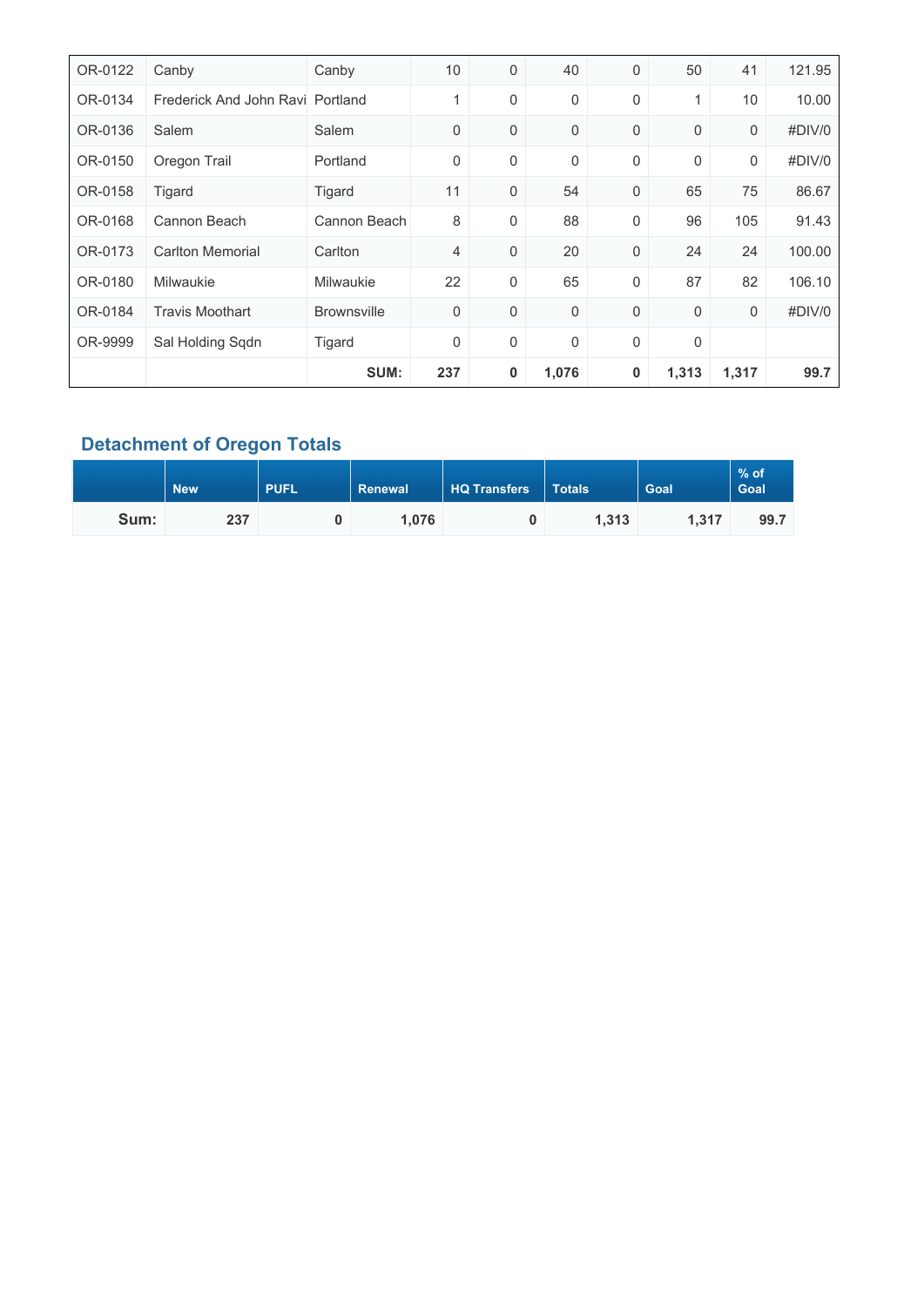# Detachment Of Oregon 2022 Membership as of 5/20/22

| <b>District</b> | <b>New</b> | <b>PUFL</b> | Renewal HQ | Tran | <b>Totals</b> | <b>Goal</b> | $%$ of<br>Goal |
|-----------------|------------|-------------|------------|------|---------------|-------------|----------------|
|                 | 237        |             | 1.076      | 0    | 1.313         | 1.317       | 99.70          |
| SUM:            | 237        | 0           | 1.076      | 0    | 1.313         | 1.317       | 99.7           |

### *District Summary Including Encumbered HQ Transfers*